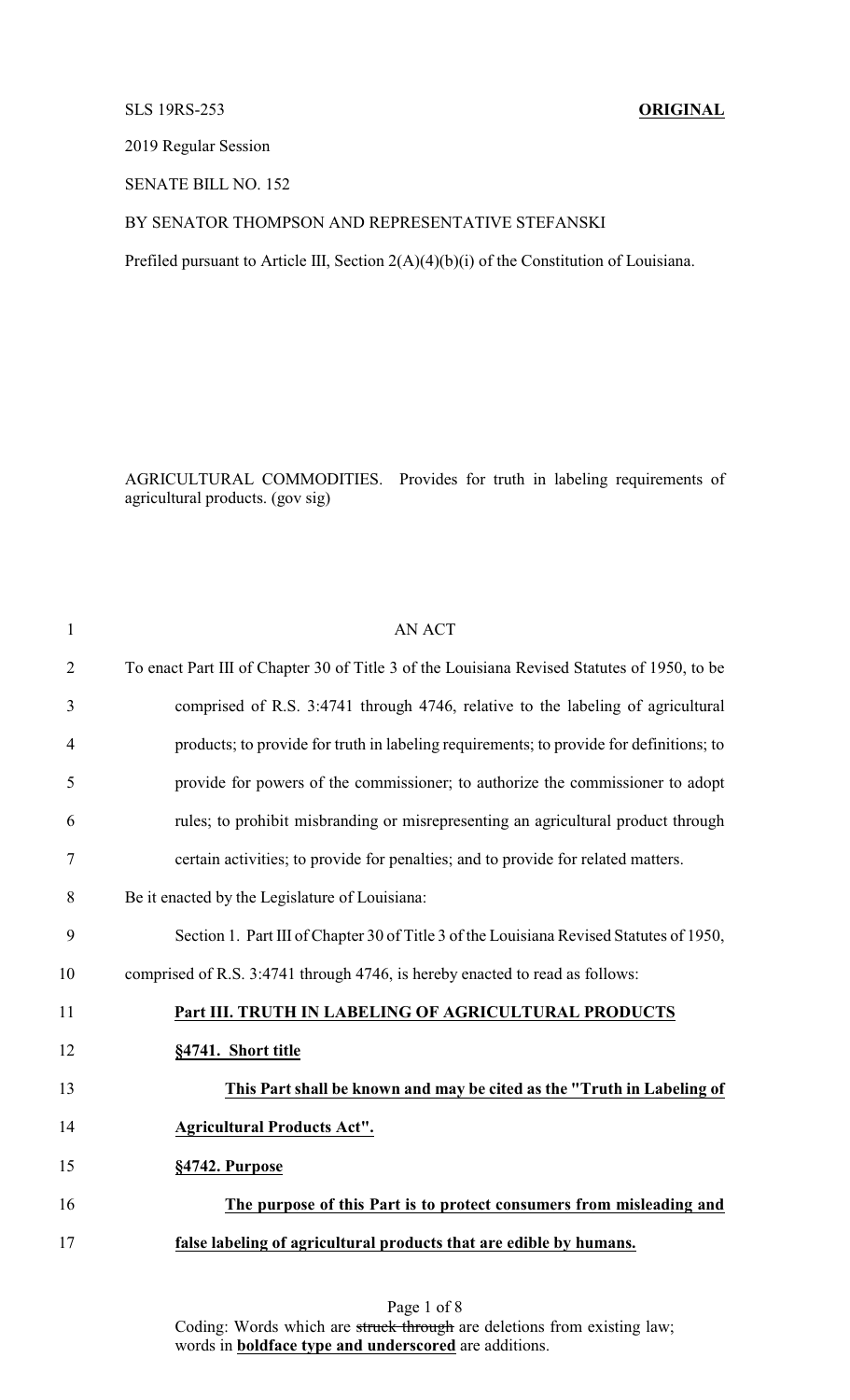| $\mathbf{1}$   | §4743. Definitions                                                                |
|----------------|-----------------------------------------------------------------------------------|
| $\overline{2}$ | As used in this Part:                                                             |
| 3              | (1) "Agricultural product" means any beef, pork, poultry, crawfish,               |
| $\overline{4}$ | shrimp, or rice product that is edible by humans.                                 |
| 5              | (2) "Beef" means the flesh of a domesticated bovine that is edible by             |
| 6              | humans.                                                                           |
| 7              | (3) "Beef product" means a type of agricultural product that is edible by         |
| 8              | humans and produced in whole or in part from beef, including beef jerky, beef     |
| 9              | patties, chopped beef, fabricated steak, hamburger, ground beef, ribs, and roast. |
| 10             | (4) "Cell cultured food product" means any cultured animal tissue                 |
| 11             | produced from in vitro animal cell cultures outside of the organism from which    |
| 12             | it is derived.                                                                    |
| 13             | (5) "Commissioner" means the commissioner of agriculture and                      |
| 14             | forestry.                                                                         |
| 15             | (6) "Deceptively similar" means packaging that could mislead a                    |
| 16             | reasonable person.                                                                |
| 17             | (7) "Label" means a display of written, printed, or graphic matter upon           |
| 18             | or affixed to the container or wrapper in which an agricultural product is        |
| 19             | offered for direct retail sale.                                                   |
| 20             | (8) "Labeling" means the act of identifying, describing, or advertising           |
| 21             | an agricultural product by means of a label or through other means.               |
| 22             | (9) "Meat" means a portion of a beef, pork, poultry, crawfish, or shrimp          |
| 23             | carcass that is edible by humans but does not include a:                          |
| 24             | (a) Synthetic product derived from a plant, insect, or other source.              |
| 25             | (b) Cell cultured food product grown in a laboratory from animal cells.           |
| 26             | (10) "Meat product" means a type of agricultural product that is edible           |
| 27             | by humans and made wholly or in part from meat or another portion of a beef,      |
| 28             | pork, poultry, crawfish, or shrimp carcass.                                       |
| 29             | (11) "Misbrand" means to intentionally identify or label an agricultural          |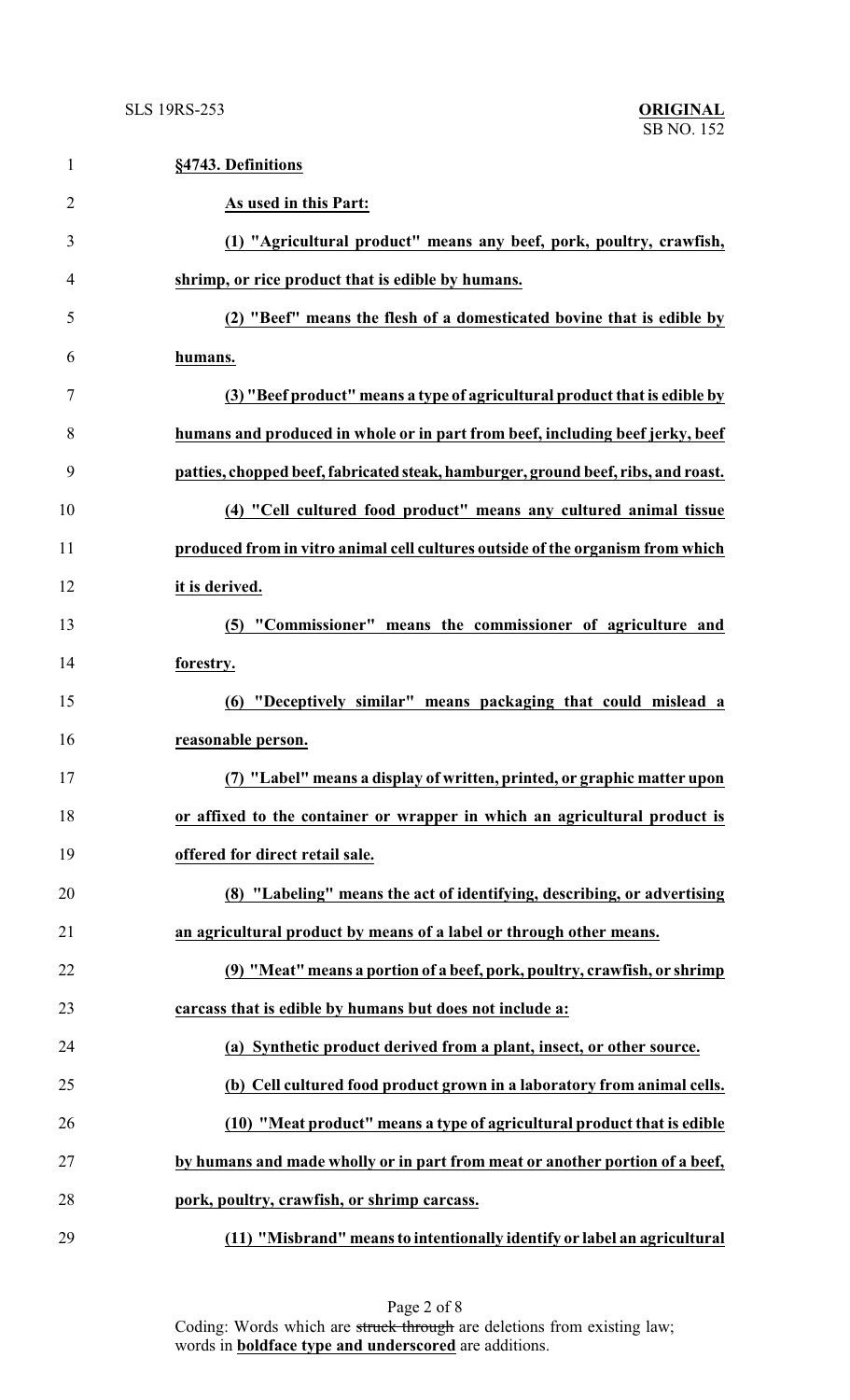| 1              | product in a false or misleading way.                                            |
|----------------|----------------------------------------------------------------------------------|
| $\overline{2}$ | (12) "Misrepresent" means to intentionally use any untrue, misleading,           |
| 3              | or deceptive oral or written statement, advertisement, label, display, picture,  |
| 4              | illustration, or sample.                                                         |
| 5              | (13) "Person" means an individual, partnership, limited liability                |
| 6              | company, limited liability partnership, corporation, trust, firm, company, or    |
| 7              | other entity doing business in Louisiana.                                        |
| 8              | (14) "Pork" means the flesh of a domesticated swine that is edible by            |
| 9              | humans.                                                                          |
| 10             | (15) "Pork product" means a type of agricultural product that is edible          |
| 11             | by humans and produced in whole or in part from pork, including bacon,           |
| 12             | bratwurst, ground pork, ham, pork chops, ribs, roast, and sausage.               |
| 13             | (16) "Poultry" means domesticated birds that are edible by humans.               |
| 14             | (17) "Rice" means the whole, broken, or ground kernels or by-products            |
| 15             | obtained from the species Oryza sativa L. or Oryza glaberrima, or wild rice,     |
| 16             | which is obtained from one of the four species of grasses from the genus Zizania |
| 17             | or Porteresia.                                                                   |
| 18             | §4744. Applicability; prohibited activities                                      |
| 19             | A. The provisions of this Part shall apply only to a person that places a        |
| 20             | label on an agricultural product that is edible by humans.                       |
| 21             | B. A person shall not intentionally misbrand or misrepresent an                  |
| 22             | agricultural product through any activity including:                             |
| 23             | (1) Affixing a label to an agricultural product that is false or misleading.     |
| 24             | (2) Selling an agricultural product under the name of another food.              |
| 25             | (3) Representing an agricultural product as a food for which a definition        |
| 26             | and standard of identity has been provided by the Federal Food, Drug, and        |
| 27             | Cosmetic Act, 21 U.S.C. §301 et seq., unless:                                    |
| 28             | (a) The agricultural product conforms to the definition and standard.            |
| 29             | (b) The label of the agricultural product bears the name of the food             |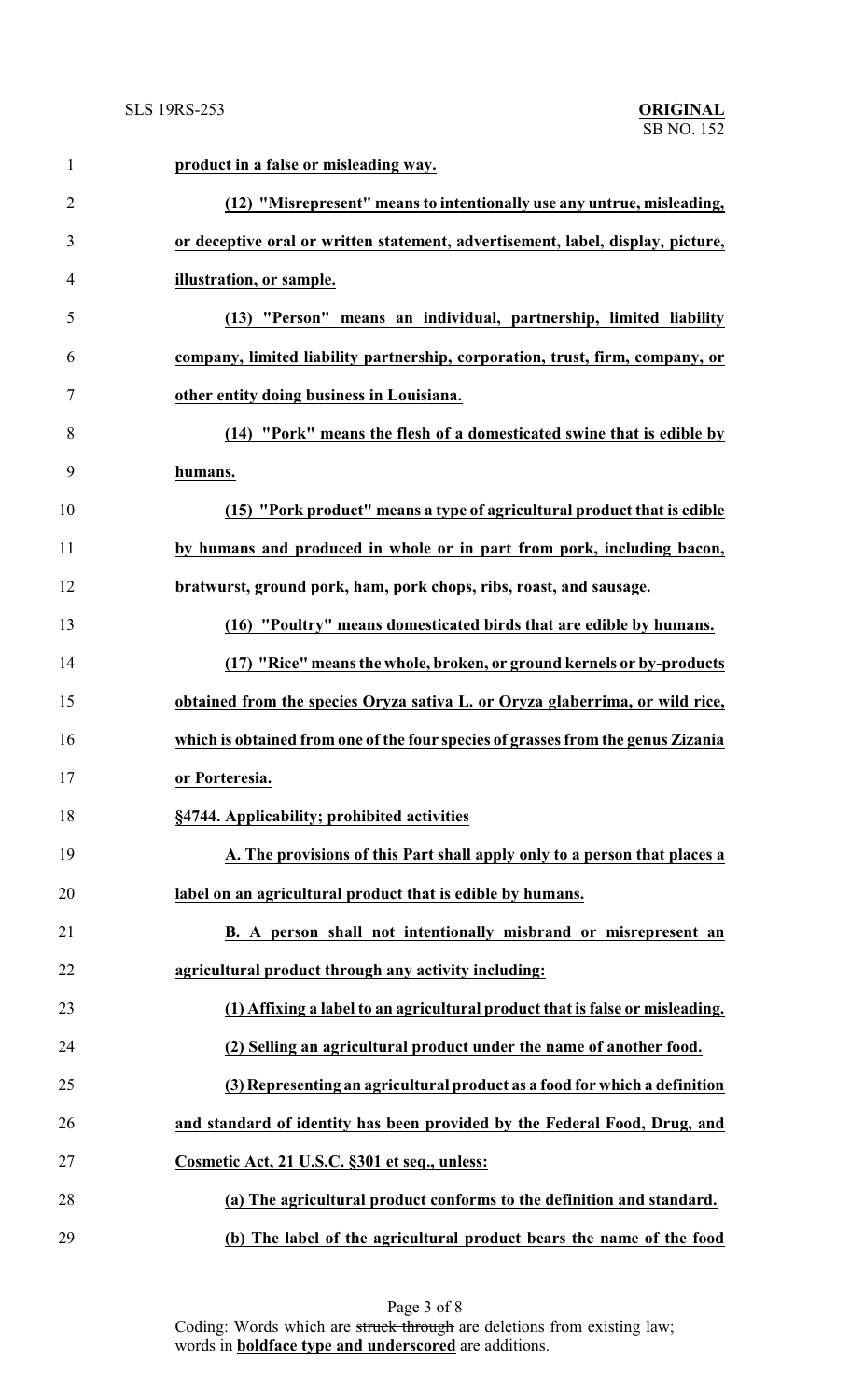| $\mathbf{1}$   | specified in the definition and standard and includes the common names of         |
|----------------|-----------------------------------------------------------------------------------|
| $\overline{2}$ | optional ingredients other than spices, flavoring, and coloring present in the    |
| 3              | food as regulations require.                                                      |
| 4              | (4) Representing an agricultural product as meat or a meat product                |
| 5              | when the agricultural product is not derived from a harvested beef, pork,         |
| 6              | poultry, crawfish, or shrimp carcass.                                             |
| 7              | (5) Representing an agricultural product as rice when the agricultural            |
| 8              | product is not rice.                                                              |
| 9              | (6) Representing an agricultural product as beef or a beef product when           |
| 10             | the agricultural product is not derived from a domesticated bovine.               |
| 11             | (7) Representing an agricultural product as pork or a pork product when           |
| 12             | the agricultural product is not derived from a domesticated swine.                |
| 13             | (8) Representing an agricultural product as poultry when the                      |
| 14             | agricultural product is not derived from domesticated birds.                      |
| 15             | (9) Utilizing a term that is the same as or similar to a term that has been       |
| 16             | used or defined historically in reference to a specific agricultural product.     |
| 17             | (10) Affixing a label that uses a variation of rice in the name of the            |
| 18             | agricultural product when the agricultural product is not rice or derived from    |
| 19             | rice.                                                                             |
| 20             | (11) Representing a cell cultured food product as a meat product.                 |
| 21             | §4745. Powers                                                                     |
| 22             | A. The commissioner of agriculture shall administer and enforce the               |
| 23             | provisions of this Part and adopt rules and regulations to enforce the provisions |
| 24             | of this Part. All rules and regulations shall be adopted in accordance with the   |
| 25             | provisions of the Administrative Procedure Act.                                   |
| 26             | <b>B.</b> The commissioner may:                                                   |
| 27             | (1) Employ personnel to enforce the provisions of this Part.                      |
| 28             | (2) Receive and investigate complaints regarding alleged violations of            |
| 29             | this Part and the rules and regulations adopted pursuant to the provisions of     |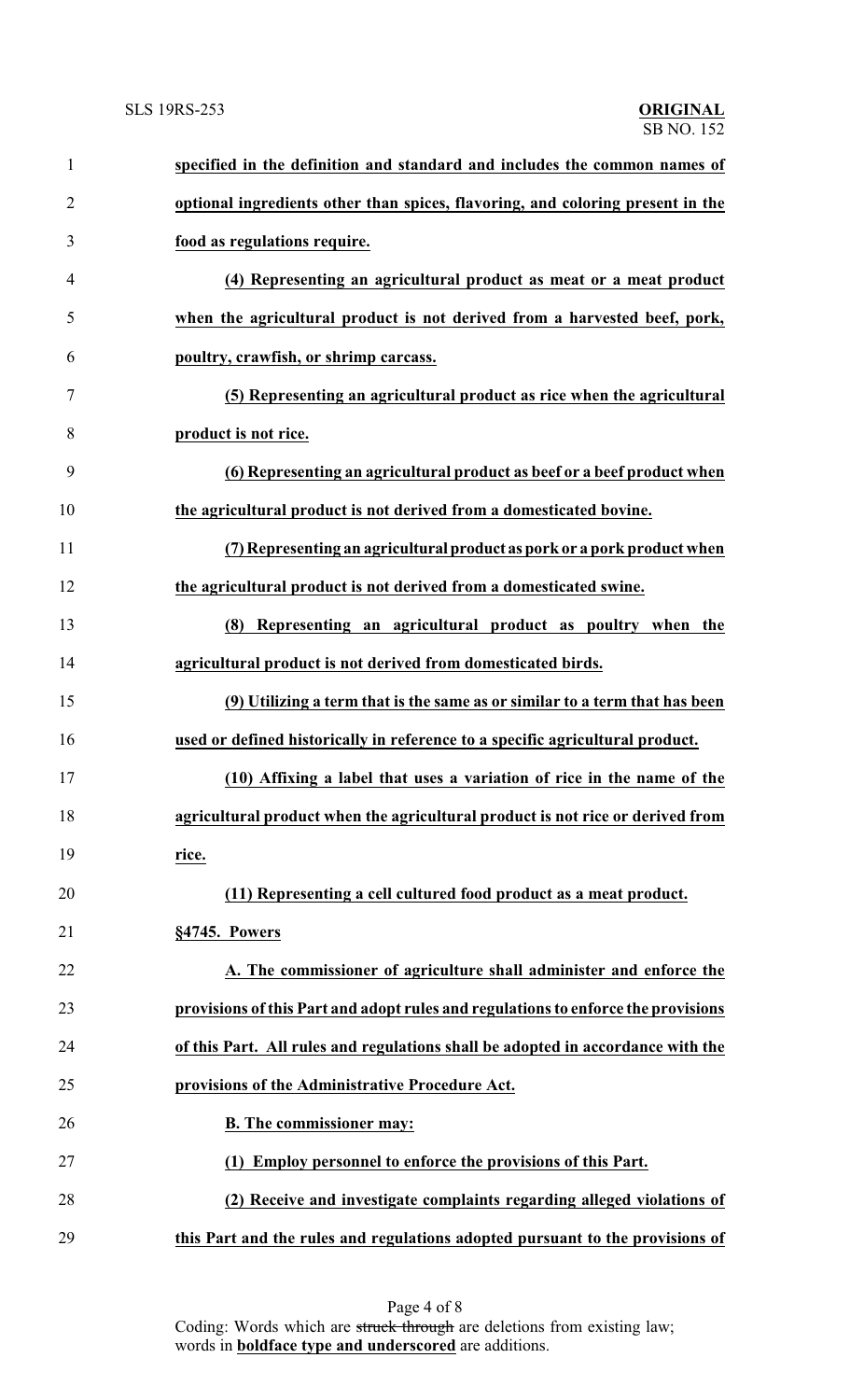| $\mathbf{1}$   | this Part.                                                                                    |
|----------------|-----------------------------------------------------------------------------------------------|
| $\overline{2}$ | (3) Seek and obtain injunctive or other civil relief to restrain and prevent                  |
| 3              | violations of this Part, rules and regulations adopted pursuant to this Part, or              |
| $\overline{4}$ | orders and rulings issued by the commissioner pursuant to this Part.                          |
| 5              | (4) Institute civil proceedings to enforce his rulings or collect any                         |
| 6              | penalties due under this Part.                                                                |
| $\tau$         | §4746. Penalties                                                                              |
| 8              | A. A person who violates any provision of this Part or of any rule or                         |
| 9              | regulation adopted under the provisions of this Part shall be subject to a civil              |
| 10             | penalty of not more than five hundred dollars for each violation. Each day on                 |
| 11             | which a violation occurs shall be a separate offense.                                         |
| 12             | B. Penalties may be assessed only by a ruling of the commissioner based                       |
| 13             | upon an adjudicatory hearing held by the Louisiana Commission of Weights                      |
| 14             | and Measures pursuant to R.S. 3:4605.                                                         |
| 15             | C. In addition to civil penalties, the commissioner may assess the                            |
| 16             | proportionate costs of the adjudicatory hearing against the offender. The                     |
| 17             | commissioner shall determine the amount of costs to be assessed.                              |
| 18             | D. The commissioner may institute civil proceedings to enforce his                            |
| 19             | rulings in the district court for the parish in which the violation occurred.                 |
| 20             | E. The commissioner may institute civil proceedings seeking injunctive                        |
| 21             | relief to restrain and prevent the violation of the provisions of this Part, or of            |
| 22             | the rules and regulations adopted under the provisions of this Part, in the                   |
| 23             | district court for the parish in which the violation occurred.                                |
| 24             | Section 2. This Act shall become effective upon signature by the governor or, if not          |
| 25             | signed by the governor, upon expiration of the time for bills to become law without signature |
| 26             | by the governor, as provided by Article III, Section 18 of the Constitution of Louisiana. If  |
| 27             | vetoed by the governor and subsequently approved by the legislature, this Act shall become    |
| 28             | effective on the day following such approval.                                                 |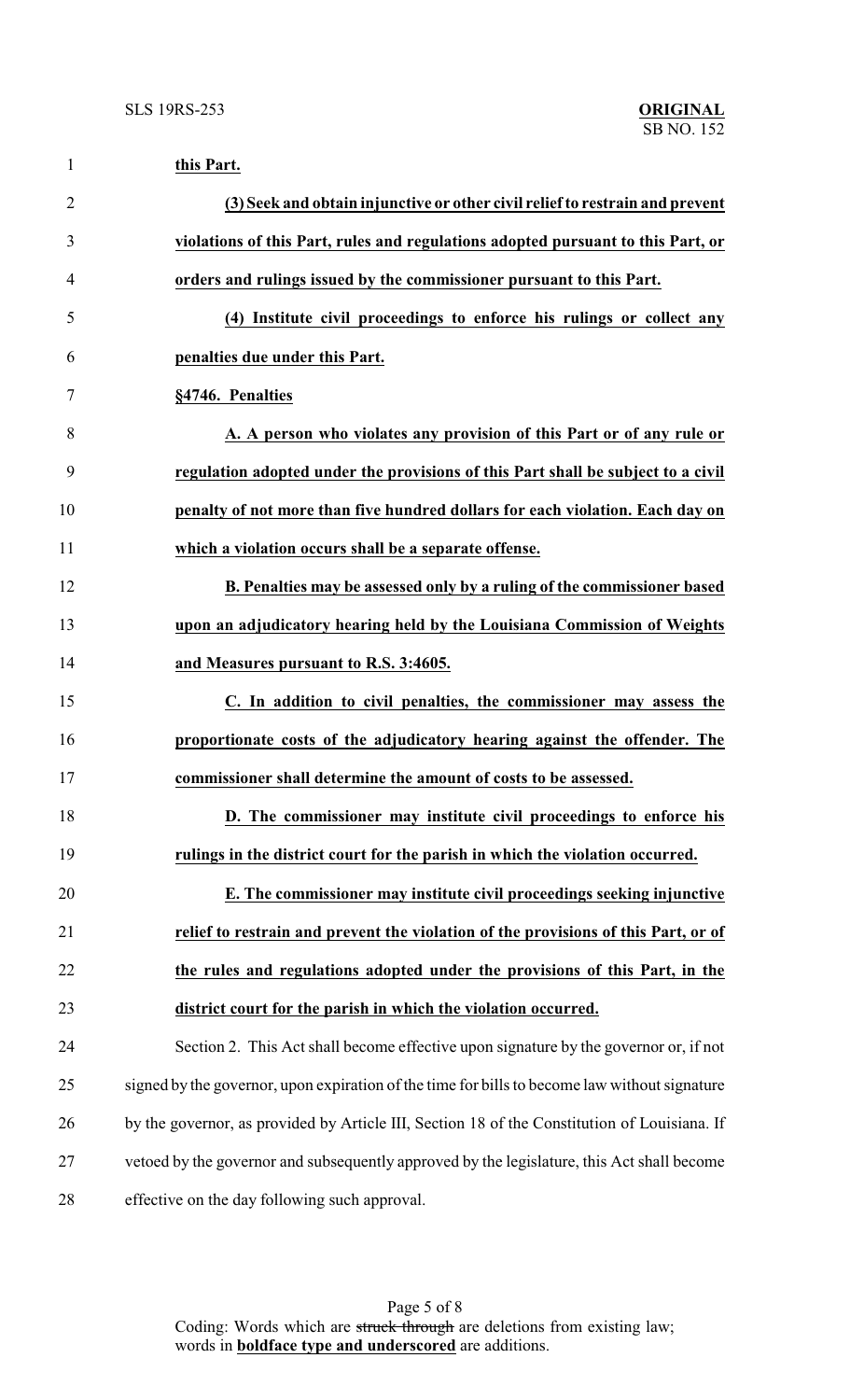The original instrument and the following digest, which constitutes no part of the legislative instrument, were prepared by Curry Lann.

### DIGEST SB 152 Original 2019 Regular Session Thompson

Proposed law provides for the "Truth in Labeling of Agricultural Products Act" for the purpose of protecting consumers from misleading and false labeling of agricultural products that are edible by humans.

Proposed law provides for the following definitions:

- (1) "Agricultural product" means any beef, pork, poultry, crawfish, shrimp, or rice product that is edible by humans.
- (2) "Beef" means the flesh of a domesticated bovine that is edible by humans.
- (3) "Beef product" means a type of agricultural product that is edible by humans and produced in whole or in part from beef, including beef jerky, beef patties, chopped beef, fabricated steak, hamburger, ground beef, ribs, and roast.
- (4) "Cell cultured food product" means any cultured animal tissue produced from in vitro animal cell cultures outside of the organism from which it is derived.
- (5) "Commissioner" means the commissioner of agriculture and forestry.
- (6) "Deceptively similar" means packaging that could mislead a reasonable person.
- (7) "Label" means a display of written, printed, or graphic matter upon or affixed to the container or wrapper in which an agricultural product is offered for direct retail sale.
- (8) "Labeling" means the act of identifying, describing, or advertising an agricultural product by means of a label or through other means.
- (9) "Meat" means a portion of a beef, pork, poultry, crawfish, or shrimp carcass that is edible by humans but does not include a:
	- (a) Synthetic product derived from a plant, insect, or other source.
	- (b) Cell cultured food product grown in a laboratory from animal cells.
- (10) "Meat product" means a type of agricultural product that is edible by humans and made wholly or in part from meat or another portion of a beef, pork, poultry, crawfish, or shrimp carcass.
- (11) "Misbrand" means to intentionally identify or label an agricultural product in a false or misleading way.
- (12) "Misrepresent" means to intentionally use any untrue, misleading, or deceptive oral or written statement, advertisement, label, display, picture, illustration, or sample.
- (13) "Person"means an individual, partnership, limited liability company, limited liability partnership, corporation, trust, firm, company, or other entity doing business in Louisiana.
- (14) "Pork" means the flesh of a domesticated swine that is edible by humans.

# Page 6 of 8

Coding: Words which are struck through are deletions from existing law; words in **boldface type and underscored** are additions.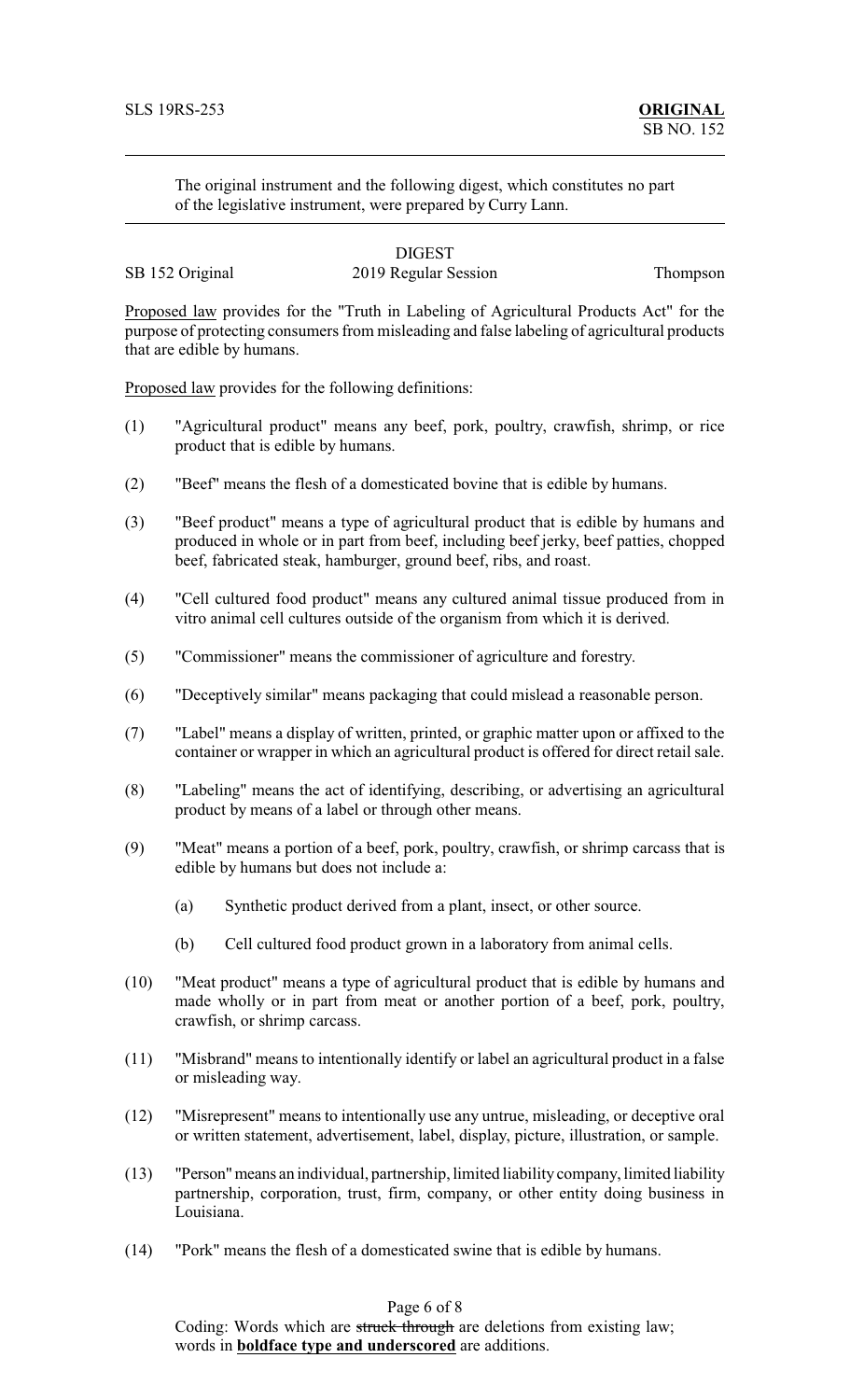- (15) "Pork product" means a type of agricultural product that is edible by humans and produced in whole or in part from pork, including bacon, bratwurst, ground pork, ham, pork chops, ribs, roast, and sausage.
- (16) "Poultry" means domesticated birds that are edible by humans.
- (17) "Rice" means the whole, broken, or ground kernels or by-products obtained from the species Oryza sativa L. or Oryza glaberrima, or wild rice, which is obtained from one of the four species of grasses from the genus Zizania or Porteresia.

Proposed law applies to a person that places a label on an agricultural product that is edible by humans.

Proposed law prohibits intentionally misbranding or misrepresenting an agricultural product through any activity including:

- (1) Affixing a label to an agricultural product that is false or misleading.
- (2) Selling an agricultural product under the name of another food.
- (3) Representing an agricultural product as a food for which a definition and standard of identity has been provided by the Federal Food, Drug, and Cosmetic Act, 21 U.S.C. §301 et seq., unless:
	- (a) The agricultural product conforms to the definition and standard.
	- (b) The label of the agricultural product bears the name of the food specified in the definition and standard and includes the common names of optional ingredients other than spices, flavoring, and coloring present in the food as regulations require.
- (4) Representing an agricultural product as meat or a meat product when the agricultural product is not derived from a harvested beef, pork, poultry, crawfish, or shrimp carcass.
- (5) Representing an agricultural product as rice when the agricultural product is not rice.
- (6) Representing an agricultural product as beef or a beef product when the agricultural product is not derived from a domesticated bovine.
- (7) Representing an agricultural product as pork or a pork product when the agricultural product is not derived from a domesticated swine.
- (8) Representing an agricultural product as poultry when the agricultural product is not derived from domesticated birds.
- (9) Utilizing a term that is the same as or similar to a term that has been used or defined historically in reference to a specific agricultural product.
- (10) Affixing a label that uses a variation of rice in the name of the agricultural product when the agricultural product is not rice or derived from rice.
- (11) Representing a cell cultured food product as a meat product.

Proposed law requires the commissioner to administer and enforce the provisions of proposed law and adopt rules and regulations as are necessary to enforce the provisions of proposed law.

Page 7 of 8 Coding: Words which are struck through are deletions from existing law; words in **boldface type and underscored** are additions.